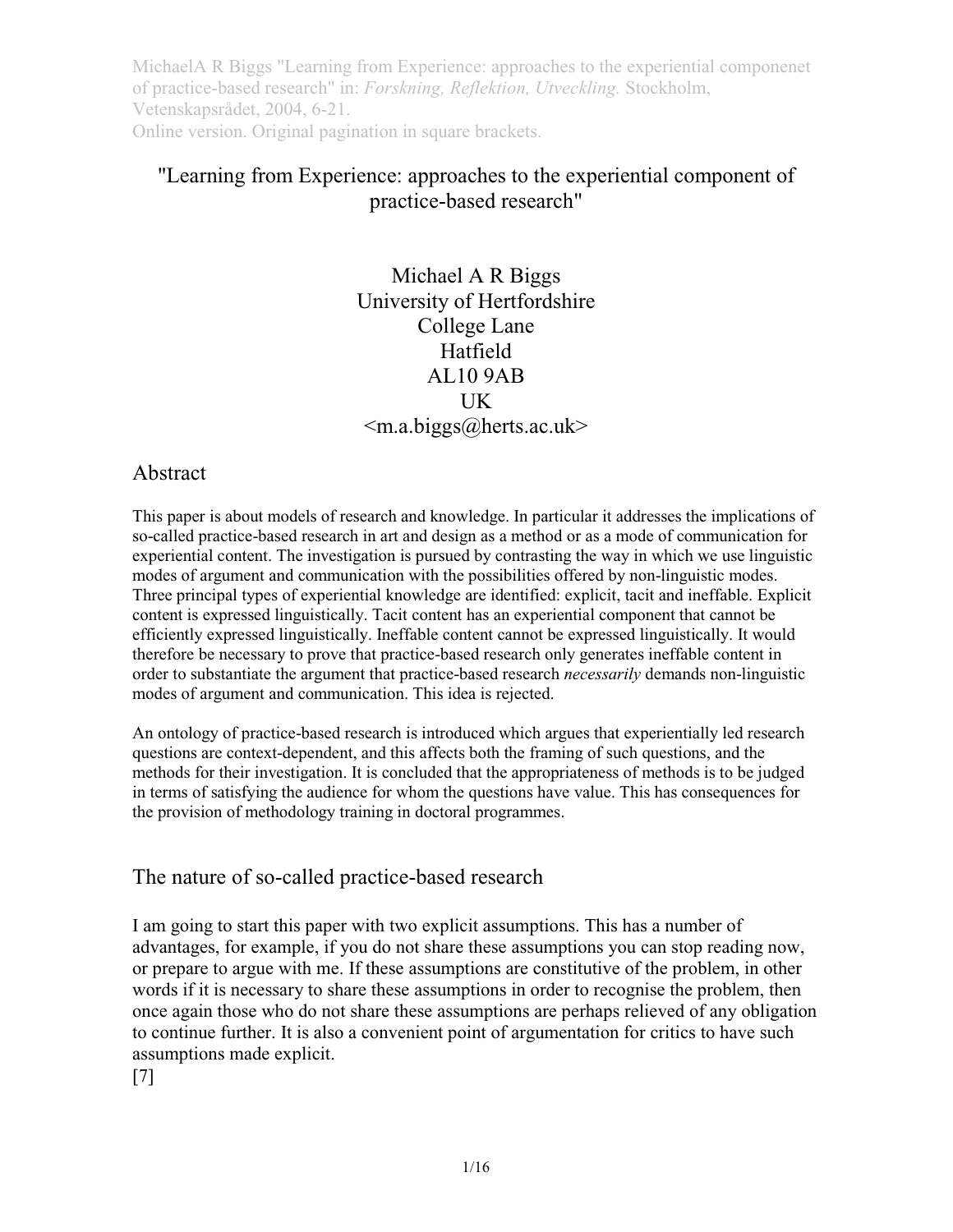The first explicit assumption that I am going to make is that practice-based research prioritizes some property of experience arising through practice, over cognitive content arising from reflection on practice. I take this to be the meaning of the term "practice-based research". Alternative explanations of the meaning of practice-based research can degenerate into statements of the obvious. For example, that research is in some way evoked by, or has consequences in, practice. This is the claim for all action research and there are very few areas in which pure research is so disassociated from the realm of practice and experience that it could not find any application. After all, highly theoretical studies in physics have practical consequences in the development of computing, nanotechnology, etc.

Unfortunately even this fairly basic assumption is inadequate as a starting point. Since there is also considerable disagreement in our field regarding the meaning of "research", perhaps my first assumption merely clarifies in what way research is modified by the adjective "practice-based". Finding a commonly accepted definition for research is not as easy as it may sound, and so I propose an indirect approach. In the UK, the main funding body for our discipline, the Arts and Humanities Research Board (http://www.ahrb.ac.uk), asks applicants to state their plans for the dissemination of outcomes. In order to be as inclusive as possible and to presume only the minimum that is necessary for my argument, my second explicit assumption is simply that research that can be communicated or disseminated is more desirable than research that cannot be communicated or disseminated, because it will have greater impact in its field. Impact is something assessed by the UK's Research Assessment Exercise (http://www.rae.ac.uk). To give examples of what I have in mind, it seems to me that research undertaken by a practitioner into his or her own practice may have a limited interest and applicability to other practitioners, whereas research that draws out from such an investigation a transferable outcome will increase the likelihood that it will be consequential and therefore meaningfully communicated or disseminated to others. I believe that this latter outcome is more desirable than the former, and making this second assumption leaves open the opportunity to disagree in other respects with the AHRB definition of research.

So in looking at the nature of practice-based research we have the initial conditions that it has an experiential component and should be communicable to others. Framing the issue in this way highlights the core of the problem which is the communication of experiential content. That will form the focus of this paper.

There is one other important aspect that we should not overlook and that is the claim that practice is an integral part not only of the communication of outcomes but also of the process of research. I am not thinking of, indeed I am not especially interested in, research that adopts the empirical scientific model of conducting experiments, e.g. with new materials. I am interested in investigations in which aesthetic judgements [8]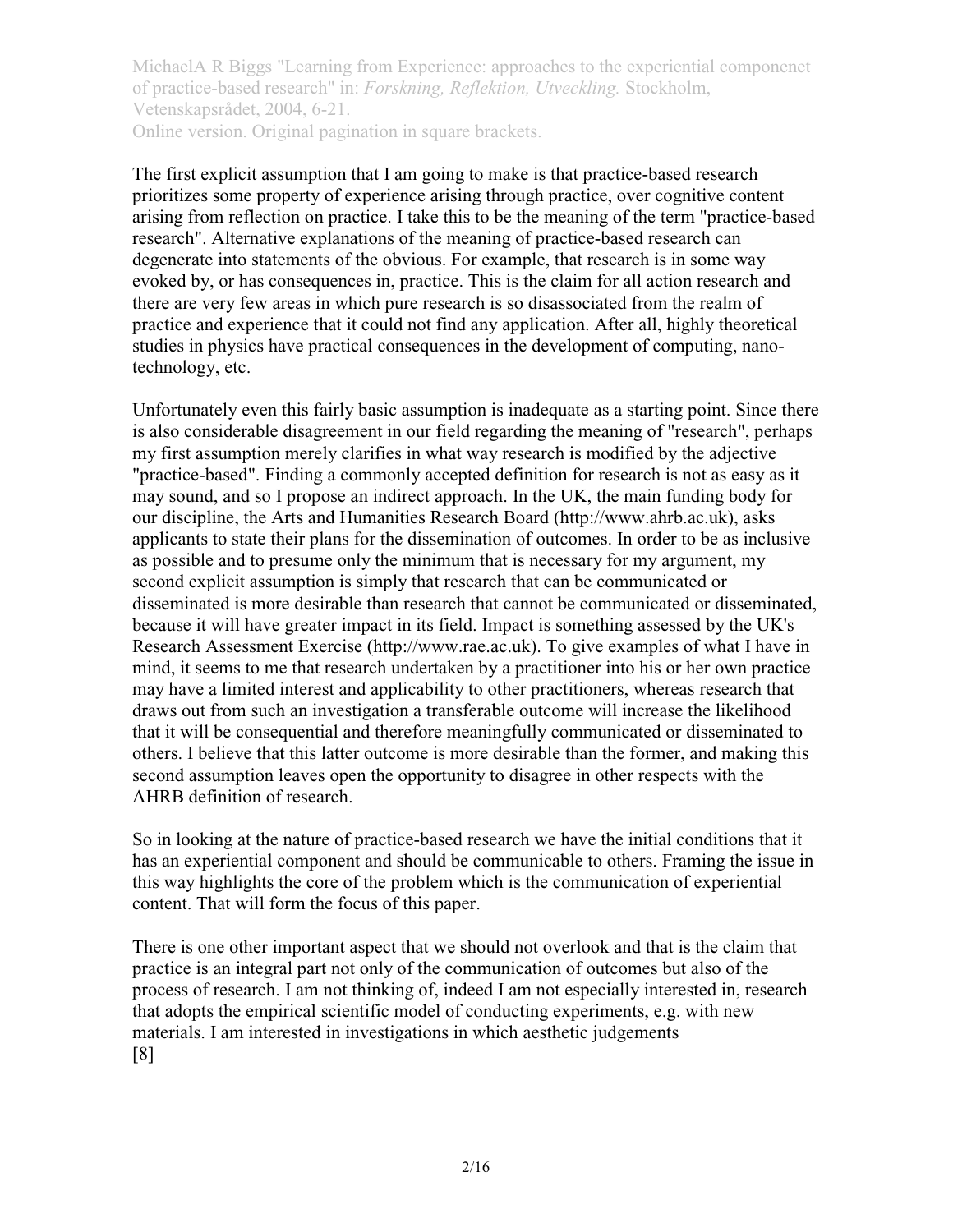are made in relation to sensory objects and one might argue that this process as well as having an empirical basis, that is could be examined through experimentation, actually arises through the experience of being confronted with these judgements and that therefore the identification of the initial problem, as well as its conduct through experimentation, arises in the realm of experience rather than in the realm of cognition.

If we think of Descartes sitting alone in his room contemplating what must be, it is not clear how much of the world of art would have arisen (Descartes 1972; discourses  $2 \& 3$ ). Artistic enquiry is not just artistic enquiry about the nature of the physical world but is also artistic enquiry about the artistic world. Nearly all research in Material Culture could be described in this way, and that is what makes it different from enquiries concerning the same objects in physics or engineering. Therefore the observation that questions about experience arise through the process or as a consequence of experience, is valid.

In setting out the scope of this enquiry I have suggested that experience may be necessary at the stages of problem identification and specification; evoked somehow thorough process, though not the process of experimentation; and in the processes of communication and dissemination. My next step is to consider what is meant by experience, and the first differentiation is between experiential feeling and experiential content.

# The nature of experiential knowledge

The nature of experiential knowledge is shrouded in a cultural fog stemming from our continuing justifiable admiration for the ancient Greeks. Ancient Greek philosophy valued the life of the mind over the life of the body (e.g. Plato 1961: 48 ¶65). Ever since that time, experiences have been marginalised and thought to be imperfect or second-rate in comparison with intellectual pursuits. We see it in Cartesian dualism, in Locke's notion of primary innate ideas, etc. The complexity of giving a robust rational basis for everyday practical actions can be illustrated by noting that Whitehead and Russell took 362 tightly packed pages of logical notation to demonstrate that 1+1=2 (Whitehead and Russell 1927: §54.43), and even that proof did not survive for long without criticism (Steiner 1975: 26).

There are two closely related matters that I wish to separate from the outset. The first is the distinction between experiential feeling and experiential content. The second is the problem of the reflection upon or communication of experiential content in linguistic or nonlinguistic modes.

The difference between feeling and content is, I hope, relatively straight forward. If we are interested in the role that experience can have in research then I hope we are agreed that we are less interested in experiential feeling, in focussing our attention on what the feeling is like that comprises or

[9]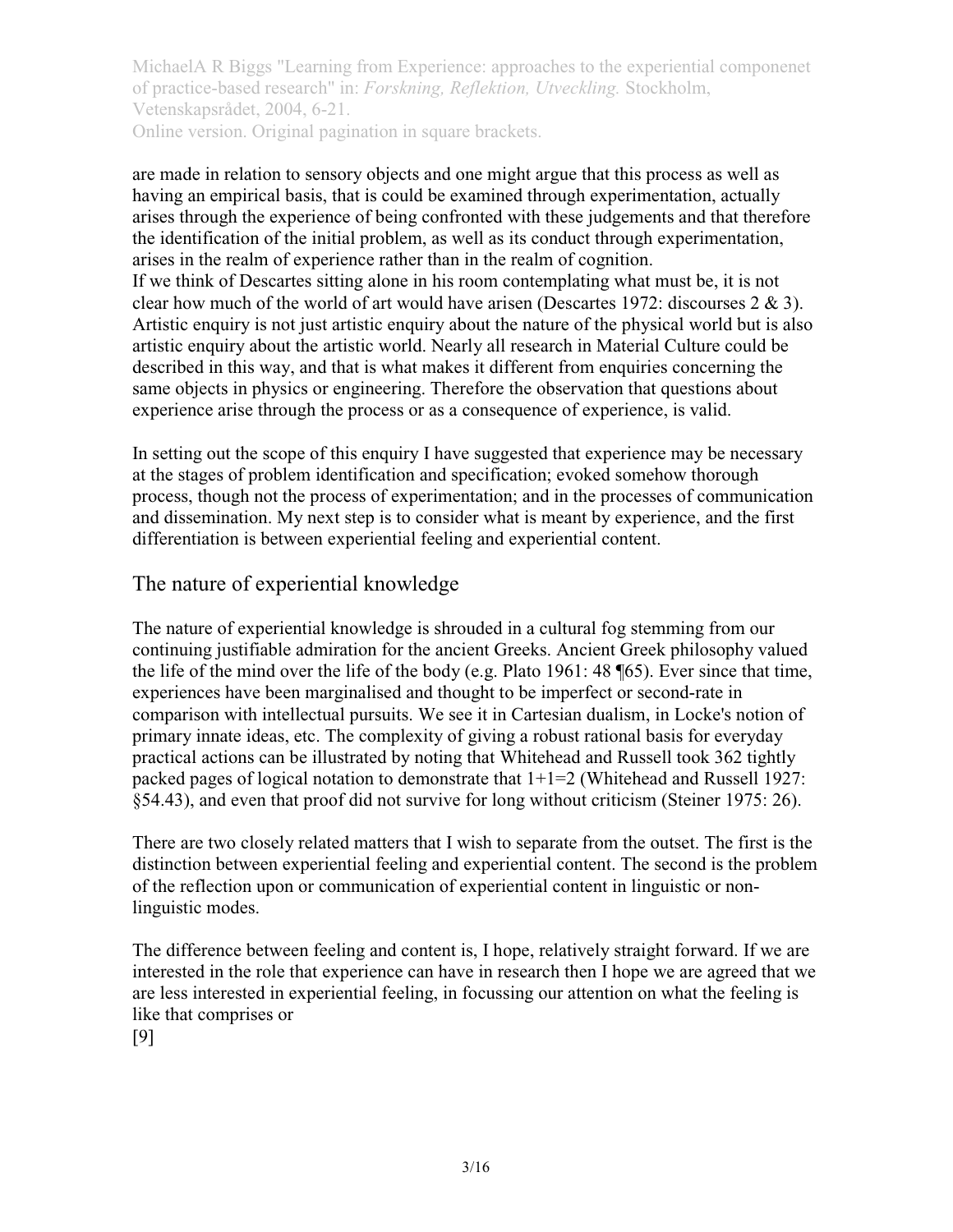accompanies a particular experience, and more interested in the meaning of that experience, of the experiential content and how that might be related to the content of our shared context. The question of whether one can reflect upon experience and the extent to which either reflection, that is cognition, or expression, that is in linguistic or non-linguistic modes, corrupts the experiential content is of course a key question. Maintaining phenomenological "authenticity" (cf. Heidegger 1999: 186) is extremely difficult and it is not my intention in this paper to state a position on the possibility of authenticity. For the moment I wish to concentrate on what might constitute experiential content and whether there appears to be something here that could or should be relevant to practice-based art and design research.

We can translate the problem of experiential content into one of representation. Using the concepts above, we seem to consider feelings as representations of content. Experiential feelings do not have the same form as experiential content, i.e. experiences present themselves as experiential feelings whereas we reflect cognitively upon the content of those experiences, hence my claim that experiential feelings *represent* experiential content. With some experiential feelings the experiential content represented may be trivial, e.g. pain. However, other experiential feelings represent significant aspects of human experience, e.g. the aesthetic response. Thus there are both sensory and cognitive elements to experience, although I do not mean to imply that the cognitive element is necessarily synonymous with linguistic form.

Returning to experiential knowledge as a *representational* problem, we can identify a feature that is sufficiently important as to underlie the most intractable problem of research in this area. The problem is that the experiential feelings that represent experiential content are private to the experiencing individual. Experiences must be expressed in the first person; "I feel...". While they remain private experiences they cannot reasonably be regarded as research because they do not meet the criterion that research should be disseminated (assumption 2). But the problems of identifying and communicating first person experiences to second and third persons is notoriously difficult. For example, it has come under sustained attack from Wittgenstein in his so-called private language argument (Wittgenstein 1953: §§243-315).

One of the ways in which we might illustrate this problem is to make a comparison between describing our experiences and describing objects in the world. It is a common model from communication and linguistics that some semantic references can be established through the process of ostension. If somebody asks "what is a chair?" we can point and say "that is a chair". This process is called ostensive definition. There are three key components: the demonstrative pronoun "that" accompanied by the gesture of pointing, and the term to be defined, e.g. "chair". But we can only point with our finger to physical objects. So when we are listening to music and

[10]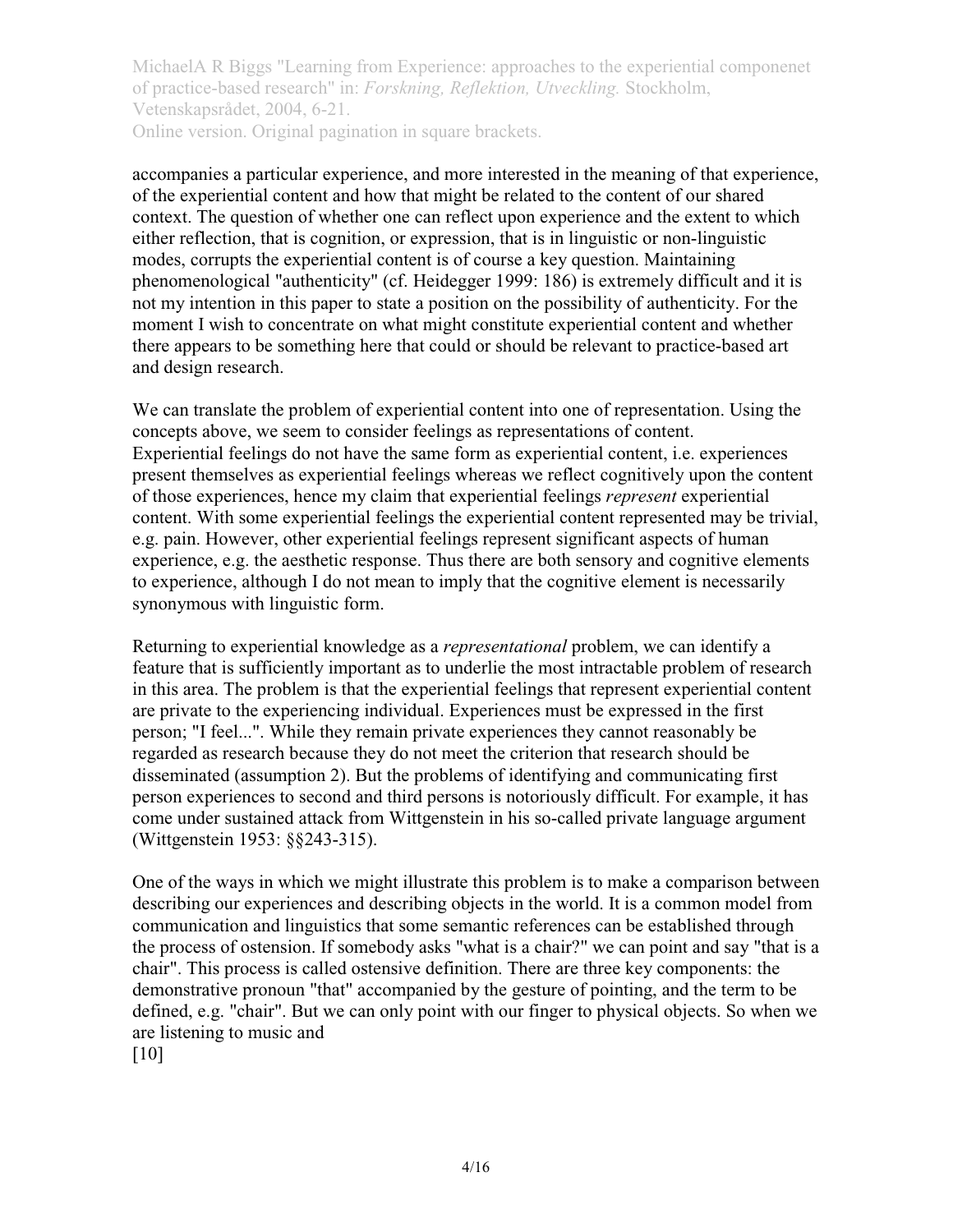somebody asks "what is a major third?", how might we analyse the reply "that is a major third"? In the physical example, "that" and the pointing gesture form a pair that gives the reference to the otherwise indeterminate demonstrative pronoun "that". This is called gestural deixis (cf. Lyons 1977: §15). But we cannot point to the major third. We might make some bodily gesture such as raising a finger or making an attentive facial expression, but the demonstrative pronoun only "points" in the context of the utterance, a process called locutionary deixis. Indeed, we might not have any external phenomena at all. Suppose I reflect using my memory on a piece of music and say aloud "that was a beautiful piece". How does the demonstrative pronoun operate now? What can we say about the way that the demonstrative pronoun is connected to the idea? Somehow the word "that" points to a thought, a process called cognitive deixis.

The weakness of all deictic [pointing] activity is that there is a certain semantic ambiguity about what is being pointed at. If I point at the chair do I mean the shape of the chair, its colour, its materials, etc.? It is always possible to misunderstand what is being pointed at (Baker and Hacker 1988: 81). Locutionary deixis is vaguer than gestural deixis. Learning what constitutes a major third by only listening to orchestral performances is more difficult than listening to a chord played in isolation on the piano, because there are so many harmonic phenomena occurring at any one time. Conceptual deixis is even more opaque, although it is very common in everyday conversation. I suppose it relies on something like "the suspension of disbelief", a process of trust, the suspension of semantic analysis. But it is the aim of research to be unambiguous. Therefore identifying and pointing to experiential feeling is at the margins of possibility. It remains to be seen whether pointing instead to experiential content brings the matter closer to the subject of research or makes it an even more remote possibility.

The fact that experiential content is represented by experiential feeling is actually an advantage. A representation is some sort of translation where we step away from what we are trying to conceptualise and describe it in an alternative form, for example a landscape painting allows us to see connections that may be less apparent when confronted by the actual landscape itself. Because we have accepted the possibility of representation we can accept alternative representations. Thus we can paint the landscape, talk about the landscape, write poetry about the landscape, etc. In the case of experiential content, because feelings represent experiential content, some other mode such as linguistic or non-linguistic expressions or performances may effectively represent it. This is an important step because the immediate phenomena are shown to be a means to an end. We may be forced to communicate our research once again through phenomena but nonetheless the focus of the research, that is the end rather than the means, is experiential content. So the conclusion of this section is that experiential feelings are simply representations of that in which we are interested, namely experiential content. Because experiential feelings are [11]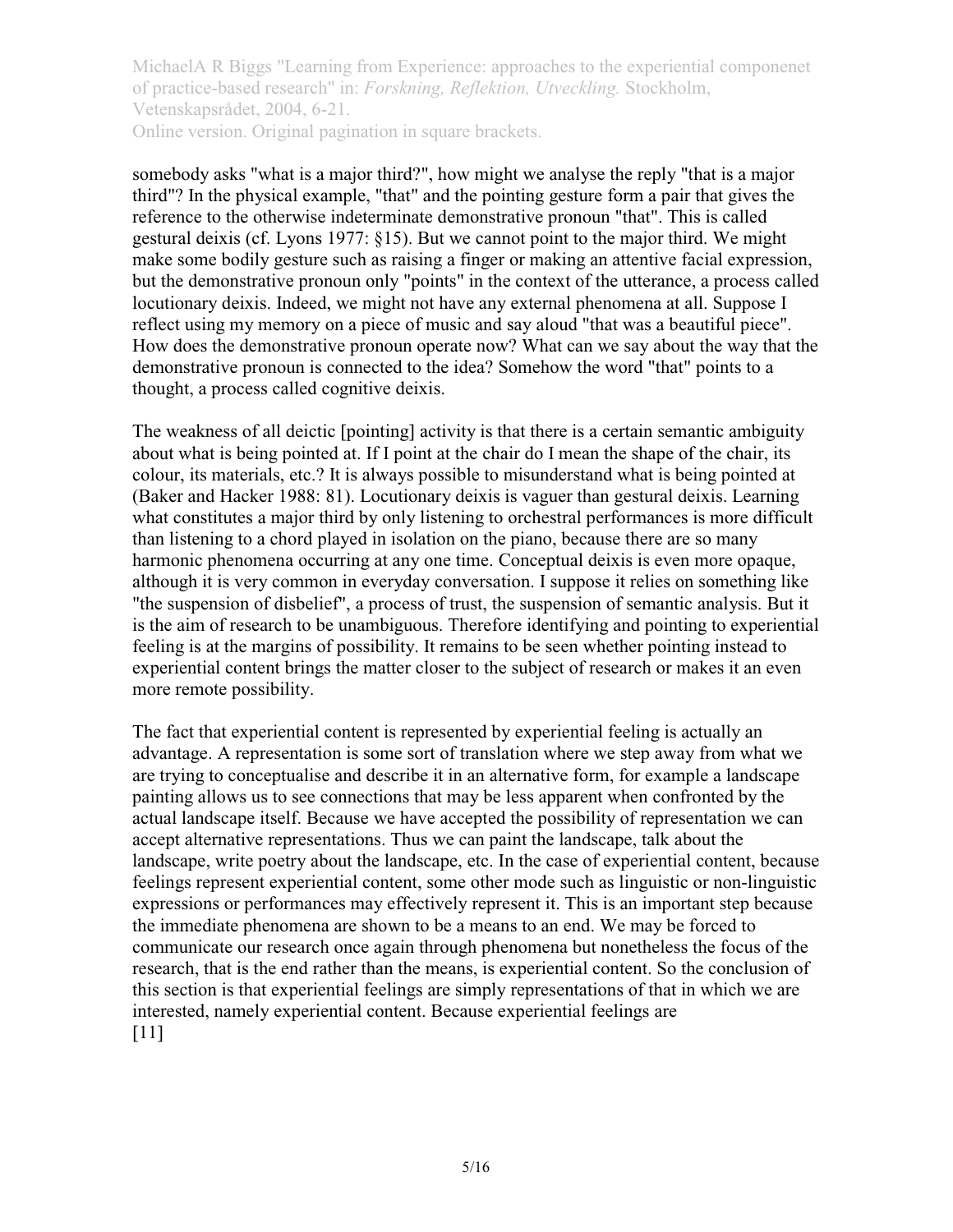representations, we might substitute other representations for them. This frees us from the necessity of including or evoking experiential feelings in research. Now that the focus and content of practice has been established I will turn to the nature of that content as knowledge and discuss some different types of knowledge arising from practice.

#### Explicit knowledge, the tacit, and the ineffable

Gilbert Ryle has made a useful contribution to the discussion by making the distinction between practical and explicit knowledge. His distinction is between knowing-how and knowing-that. Knowing-how is a practical skill, for example knowing-how to ride a bicycle. One does not need to understand any of the theories of physics that explain that riding a bicycle is possible in order to have the practical skill or know-how of riding a bicycle. This does not mean that theories are not relevant since they might help to explain why one cannot easily balance on a bicycle when it is stationary. However, the practice of riding a bicycle is something that need not and perhaps cannot be put into words, and words of description or words of theory are equally unhelpful.

Ryle asserts a particular relationship between practice and theory (Ryle 1949: 30)

Efficient practice precedes the theory of it; methodologies presuppose the application of the methods, of the critical investigation of which they are the products. I.e. efficient practice is not rule-following behaviour, in the sense described and criticised by Wittgenstein, and therefore the extraction of rules to follow is separate and not a necessary consequence of efficient practice.

But when he says "efficient practice precedes the theory of it", he is not claiming that chronologically first comes practice and then comes theory. Rather he is claiming that practice, in particular efficient practice, can happen in the absence of theory: that efficient practice is not dependent on theory. Not all efficient practice is necessarily followed by theory. Hence "the extraction of rules to follow is separate and not a necessary consequence of efficient practice".

Therefore Ryle's difference between knowing-how and knowing-that cannot be used as a defence of practice-based or practice-led research where one might wish to not only ground the research in efficient practice but also claim that the practice is a necessary prelude to theory. One reason why the transition from practice to theory cannot always be made is a limitation of language. Language cannot express everything. It is difficult if not impossible to explain to someone who cannot ride a bicycle what they must do in order to master this practice. As Polanyi puts it "we can know more than we can tell" (Polanyi 1983: 8). One might accompany

[12]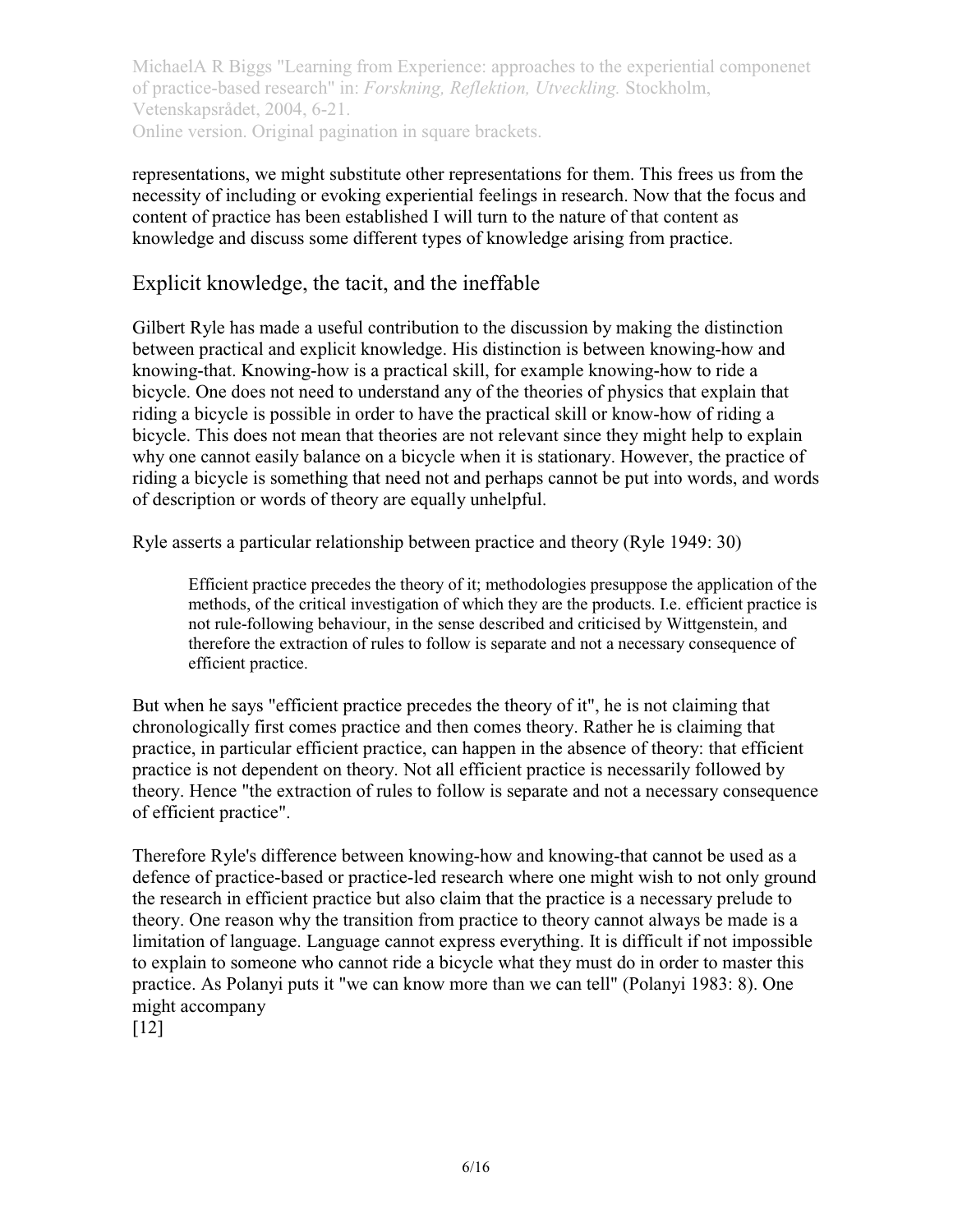a practical demonstration with linguistic expressions such as "hold the handlebars lightly", etc. but successfully riding a bicycle is a matter of non-linguistically, or as Polanyi prefers "pre-linguistically", and unconsciously coordinating a number of bodily experiences. Even if one could express this in language it would be more efficient to simply show somebody. This precipitates three types of knowledge that seem to me to be implied in practice-based research: implicit, tacit and ineffable knowledge.

Explicit knowledge can be put into words, perhaps because the term "explicit" implies the term "linguistic". I do not think that we could say of any practical knowledge that it was also explicit, indeed there is a discussion to be had elsewhere whether there is any such thing as "practical knowledge" as opposed to practical reasoning (cf. Kant, Bourdieu, etc.). Tacit knowledge, of the sort discussed by Ryle and Polanyi, may or may not be made explicit. I may recognise the face of my friend in a crowd, but there are occasions when I may need to make this knowledge explicit, for example in a description to the police. In such cases it may be efficient to use a combination of showing and saying: to draw a picture of the face and say "the eyes are closer together". Ineffable knowledge cannot be put into words. Experiential feelings are ineffable; but in practice-based research we are concentrating on experiential content, and because experiential content is only represented by feelings it is not a necessary consequence that practice-based research is ineffable.

Thus far I have claimed a number of things that practice-based research in art and design "is not". I have claimed it is not the only research based in practice, that it is not synonymous with experimentation, or experiential feeling, or non-linguistic communication, it is not private, or ineffable, etc. I will now turn to some matters which seem to me implied by the nature of practice-based research that contribute to building an ontology of the problem: of "what it is".

### Research questions and research responses

Ontologically, I would like to start at the beginning, with research as answering or responding to questions. What characterises the answer to a question? In the philosophy of language, the principal technique when confronted by a philosophical question is not to try to answer it, but to examine the question more closely to see "what it means". Employing this technique we might ask, what characterises research questions in the arts, and what kind of response would we be satisfied with? At this point practitioners have the opportunity to assert that practice-based questions and practice-based answers are characteristic. But let us not jump to too many conclusions. Let us admit that there are practice-led questions: questions that arise out of, and as a consequence of, practice. Colour theory may be one such area, questions that anyone ignorant of colour experience would not know about.

[13]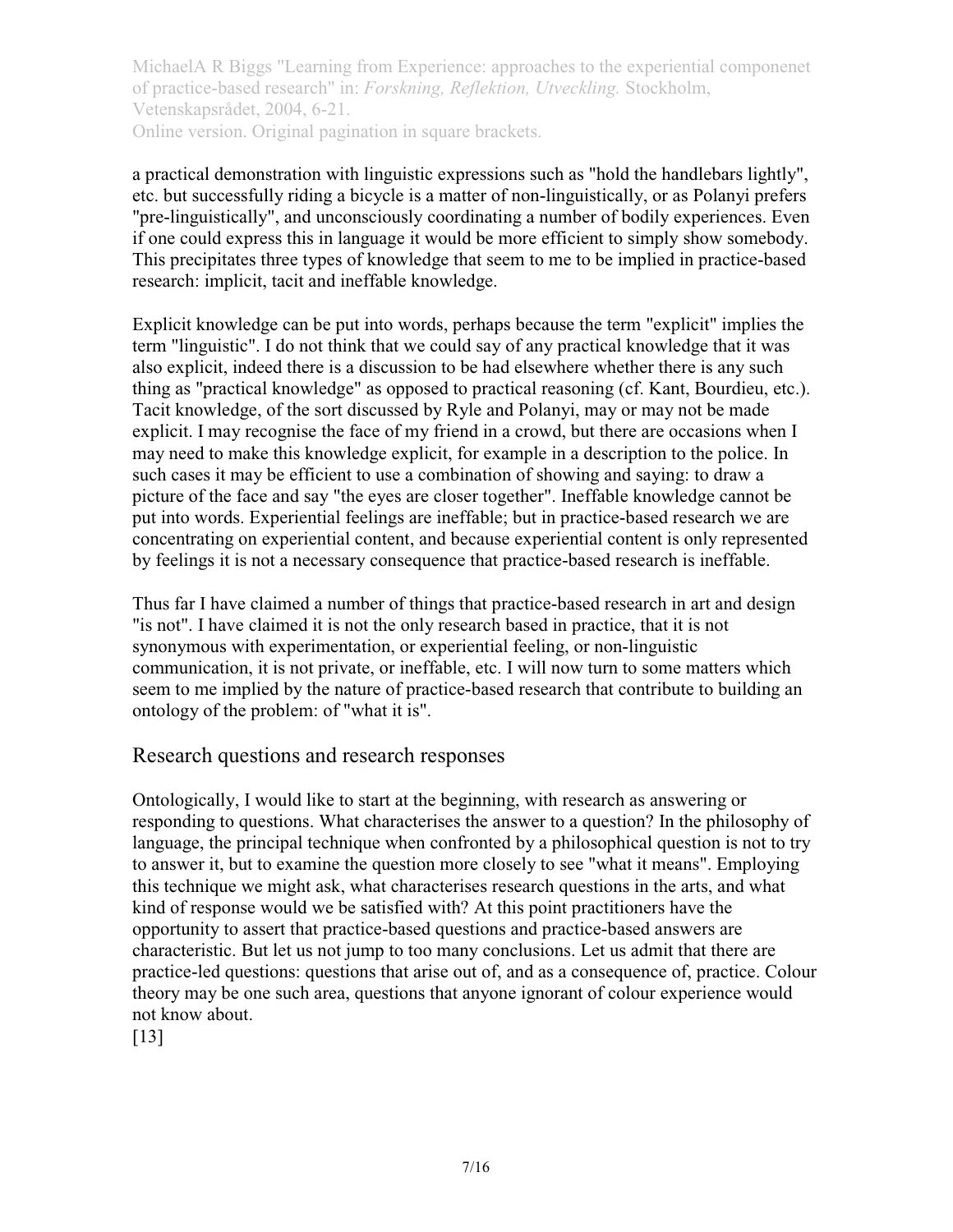MichaelA R Biggs "Learning from Experience: approaches to the experiential componenet of practice-based research" in: *Forskning, Reflektion, Utveckling.* Stockholm, Vetenskapsrådet, 2004, 6-21.

Online version. Original pagination in square brackets.



an example of simultaneous contrast from Johannes Itten, *Design and Form*, p.32

Let us first consider what sort of answer would satisfy us. If confronted by a sample in which the artist asserts we can experience the effect of simultaneous contrast, there may of course be those subjects who do not experience this effect, or who do not understand what is being sought and therefore cannot attend to the relevant experiential content. How is our attention to be drawn to the experiential content in question, and not to some other feature? This is the general problem of ostension that faces practice-led research. Having overcome this difficultly, is it enough that as a result of our research the audience say "oh yes, so it does!"?

Stating that "this colour physiologically demands its opposite colour" is not a question. "Why is the experiential content of these colour combinations one of simultaneous contrast?" is a question. "What are the boundary conditions?", is also a question. Questions may be made from any assertion. Some questions do not admit of single answers, e.g. what is the meaning of Hamlet? What is art?, etc. Such questions may be answered in a number of different ways and at different times, e.g. what did Shakespeare think was the meaning of Hamlet compared with what does Michael think is the meaning of Hamlet. If the question is unanswerable (or at least incapable of having a coherent response) then it is not a research question, since the purpose of a research question is to precipitate an answer. We could say unanswerable questions do not have a satisfying outcome for us (see above condition). Questions with multiple answers, i.e. pluralistic questions, may not satisfy one person but have the capacity to satisfy someone else. It is perhaps a measure of the success or impact of research how many other people are satisfied with the answer, i.e. an interpretation of the meaning of Hamlet that satisfies only me is less significant that an answer to the meaning of Hamlet that satisfies every Englishman. This issue of impact is the main criticism against the artist or designer researching his or her own work.

Why do we think research with impact is better than research without it? I think we have an implicit notion of research as useful. Good research [14]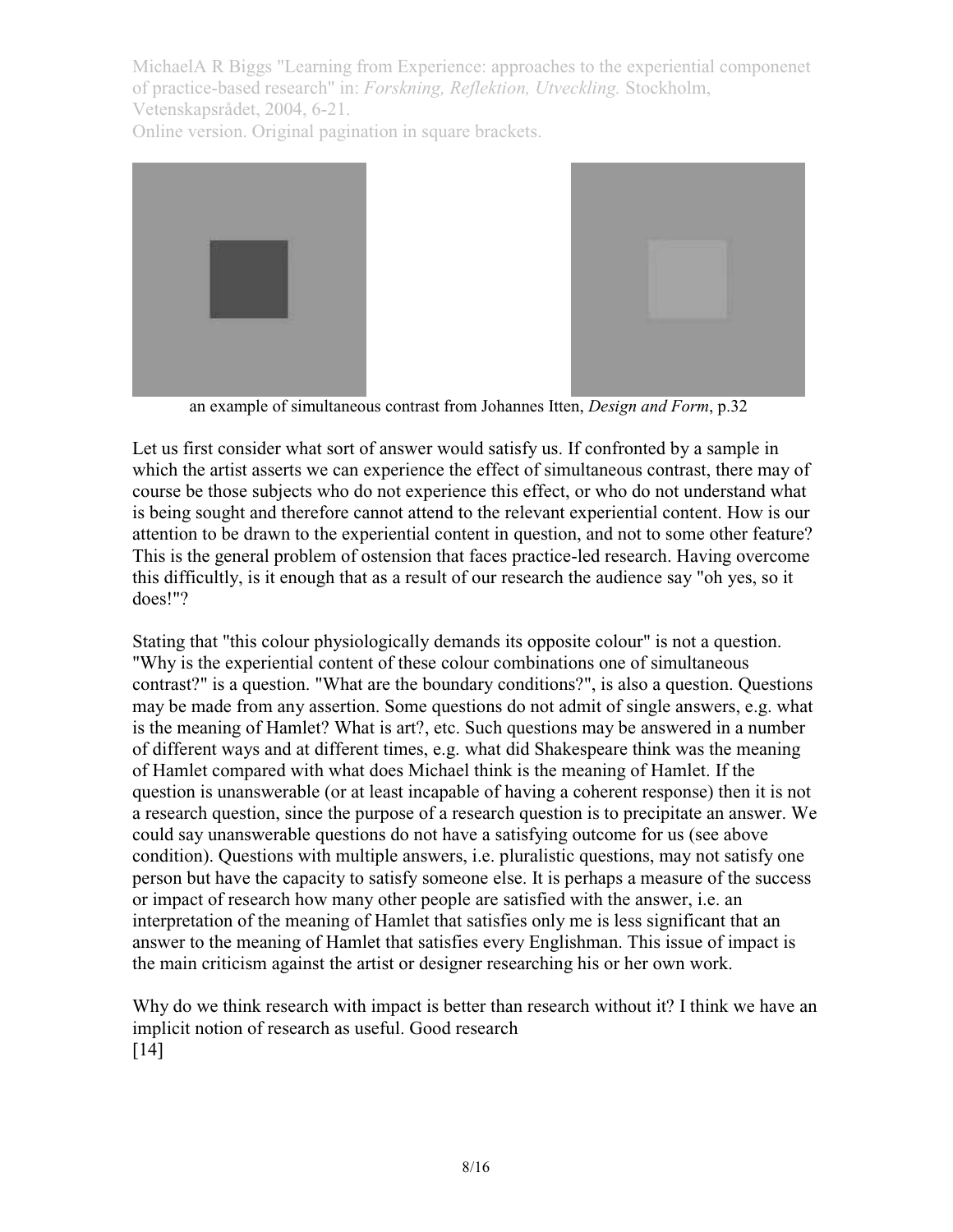generates answers/solutions/responses that are useful to us. [Please note I have not claimed that it generates answers that are true!] They make connections with other ideas, and perhaps make other problems and questions disappear. A reduction in the net volume of unanswered questions might be regarded as a benefit to humanity. So practice-based research questions need to have the capability of generating responses that a community of users, the audience, finds useful. It needs to do this in such a way as to have some sort of impact on the ideas and actions of that audience. Having an impact depends on making a persuasive connection between the question and the answer, and that is the function of method. Method has received a lot of attention in UK doctoral education, and methodology training is a requirement of the government's quality control agency (http://www.qaa.ac.uk).

### Methodology and audience satisfaction

Methodology is the study of methods. One of the defining characteristics of a doctorate or other research degree is that it gives explicit training in research methods, i.e. a methodology course. Research *per se* is also characterised by deploying explicit and appropriate research methods to research questions, e.g. AHRB definition of research at http://www.ahrb.ac.uk. However, the study of methodology has some peculiarities in the arts and in relation to experiential knowledge in particular.

Research training in the sciences is somewhat different from research training in the arts. In the sciences research is normally pursued within a paradigm (in Kuhn's sense of the term). A Kuhnian paradigm is a coherent set of concepts and methods that pervade the scientific approach to research questions at any one particular time, e.g. quantum mechanics. The choice of paradigm is a matter of efficiency for solving problems. Model Theory claims that it is both an indicator and a defining characteristic that methods can be validated in terms of relative coherence rather than in terms of their absolute validity.

In the arts we do not pursue such a model. We are more likely to describe ourselves as operating within an episteme (in Foucault's sense of the term). This is an ontology (in the philosophical rather than computational sense of the term) from which we are conceptually unable to escape. It is therefore meaningless to apply a coherence test since within an episteme nothing will ever be incoherent. Another consequence is that there is no preference for one set of methods over another since finding multiple solutions is regarded as an asset rather than a weakness, e.g. the multiple interpretations of Hamlet. This presents difficulties for those who desire to provide methodology courses or to make decisions or validate ideas concerning the appropriateness of methods. However this does not mean that the arts are without a decision-making strategy regarding methodology.  $[15]$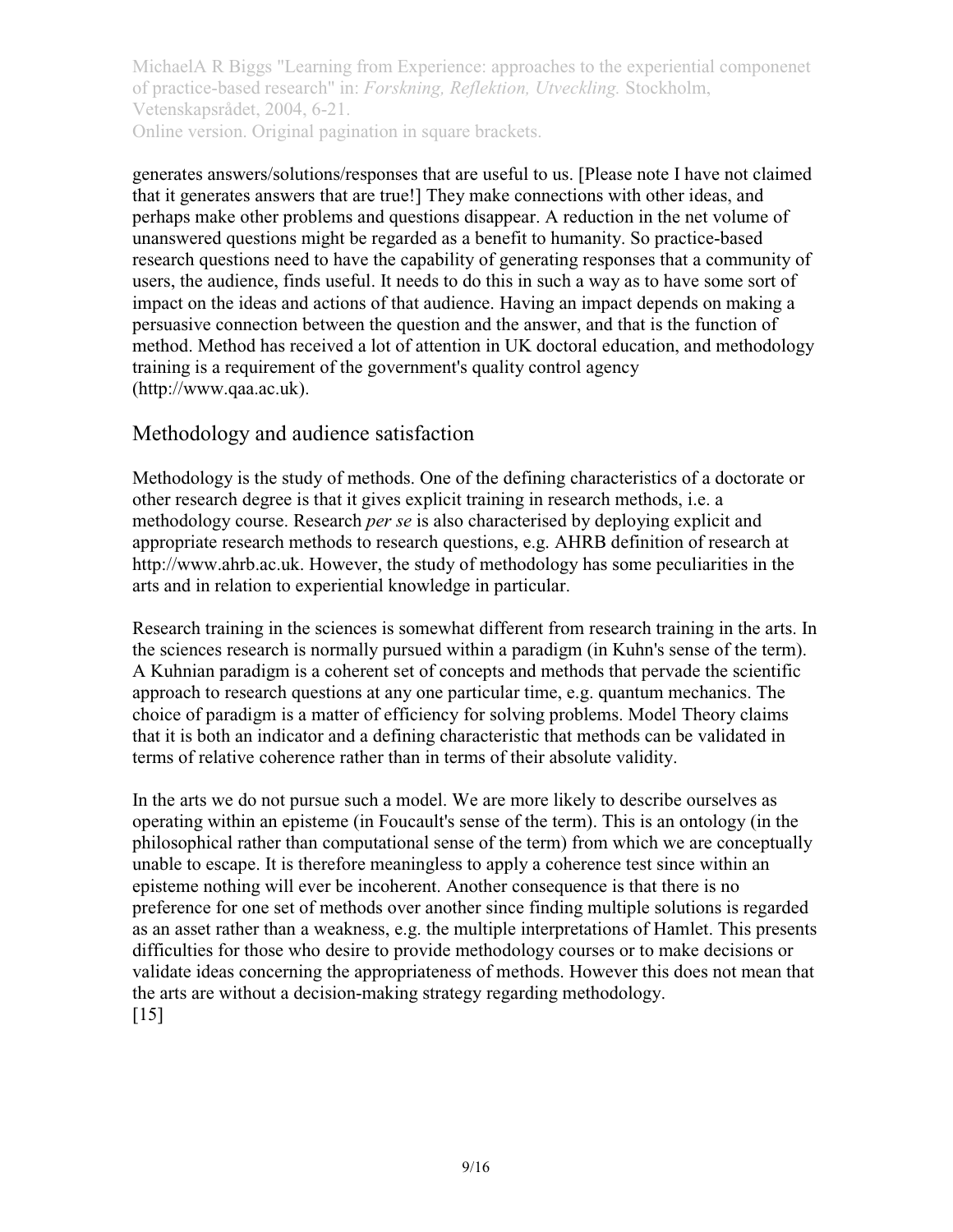The solution to the difficulty that I propose takes its approach from the philosophy of language used to discuss "research questions and answers" above. As we have seen, in the philosophy of language, before one attempts to answer a philosophical question one first analyses the language and therefore the exact meaning and implications of the question. It was Wittgenstein's [later] view that philosophical questions were characterised by a misuse of language which revealed them to be meaningless or unanswerable. Thus Wittgenstein firstly identified questions as being philosophical if they were based on a misuse of language, and secondly since philosophical questions were either meaningless or unanswerable it was a consequence of his method that he never provided any answers to philosophical questions. For some, including Bertrand Russell, Wittgenstein's method was therefore unsatisfactory:

Wittgenstein... seems to have grown tired of serious thinking and to have invented a doctrine which would make such an activity unnecessary (Russell 1985: 161).

For others, e.g. subscribers to the philosophy of language, the method was satisfactory. From this example we can see that different answers to the same question will provide different levels of satisfaction to different audiences. Arts questions are capable of having more than one answer: this is perhaps one characteristic difference between questions in the arts and questions in the sciences. Thus one must not only identify the question, but one must also be clear who is the audience for the outcomes of the research and what kind of answer will satisfy them? On the basis of this clarity one can begin to identify a method that will result in an outcome that will satisfy the projected audience for the research. For example, if the audience includes Bertrand Russell then the method should not be Wittgensteinian, even though the answer may be satisfactory for others in the audience.

We thus have an implicit formula where the research question can have a satisfactory outcome for a particular audience using an appropriate method. The method will be regarded as appropriate if it has the capability to generate an outcome that is satisfactory to the target audience. But it should not be overlooked that these outcomes in the arts do not attempt to give absolute answers to factual questions [if there are such things]. Research in the arts is interpretational and pluralistic. This reinforces my earlier assertion that the outcomes of research will satisfy some audiences and not others. Audiences who will be satisfied with the outcomes of research share a context with the researcher, in which questions of this sort can be responded to appropriately in this way (Biggs 2002a: 21f.). We can represent this by a diagram: [16]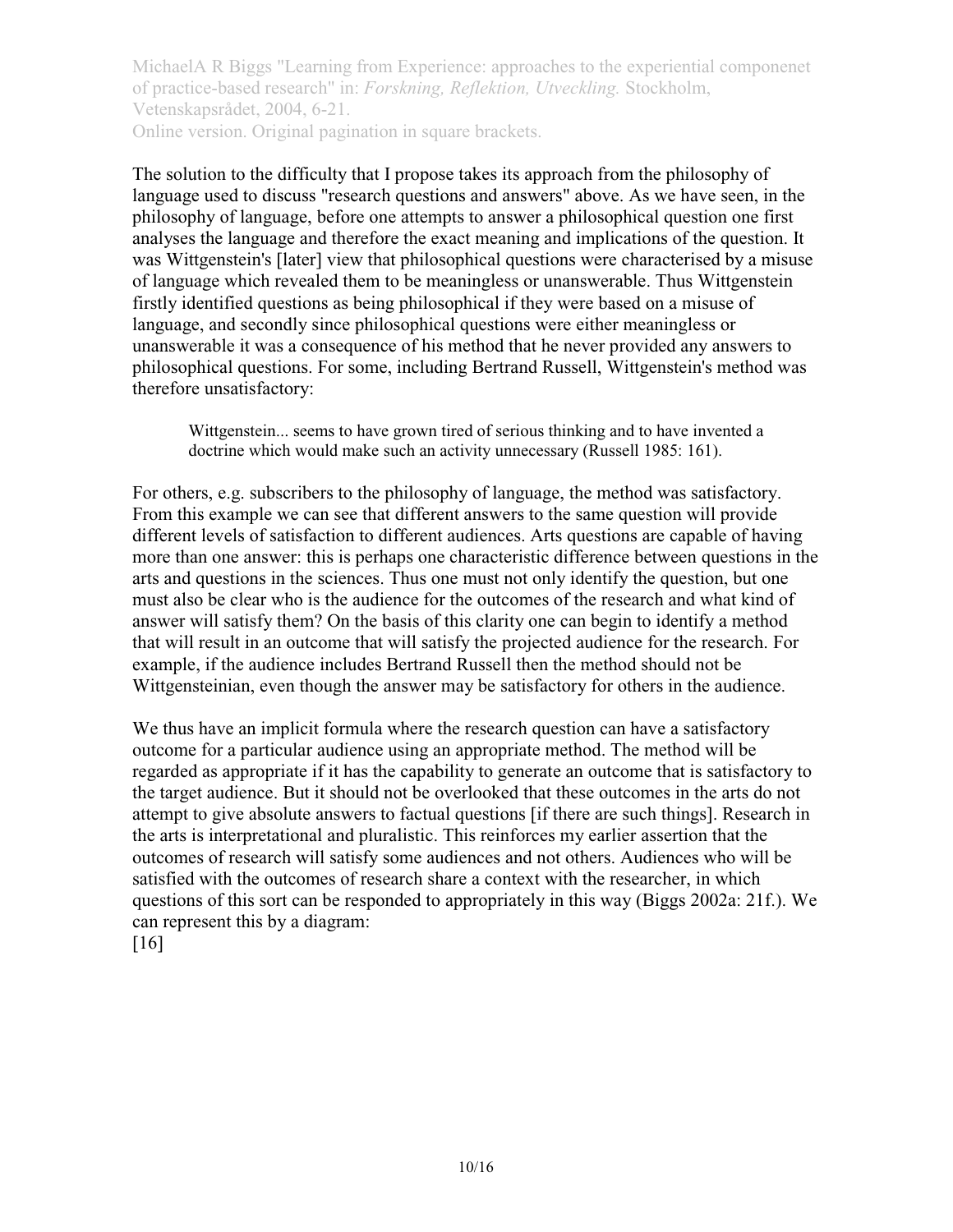MichaelA R Biggs "Learning from Experience: approaches to the experiential componenet of practice-based research" in: *Forskning, Reflektion, Utveckling.* Stockholm, Vetenskapsrådet, 2004, 6-21.

Online version. Original pagination in square brackets.



It will be noted that part of the answer is contained in the question. Thus there are indicators in the question about what may be a satisfactory answer, assuming that the audience shares a concern with the question, or that the set of possible/meaningful questions about the subject belongs to a context shared by both the audience and the researcher. This implies that the researcher is a potential consumer of the research, which is normally the case.

What are the implications of this for the provision of methodology courses? I propose that the outcome is that it is not possible to equip a researcher with a basic toolkit of research methods. The reason that this is not possible, or at least difficult, time consuming, and therefore inefficient; is because of the plurality of answers for various audiences, and the observation that there are no preferred methods, only methods that are pragmatically prioritised in relation to context and audience. Therefore the task of methodology courses should be to provide the researcher with tools for the analysis of the relationship of context, question, answer and audience, so that a method may be tested for its appropriateness. It is the task of methodology: the study of methods, to provide a decision-making strategy for the researcher to answer the question: not "which method shall I use?" but "how shall we determine which method is appropriate?" If the focus of the purpose of methodology courses is thus changed, so too is the content changed: from discussing particular methods, to discussing the problem of appropriateness.

The problem of appropriateness is also one that should guide the composition of the thesis. The question about whether the form of the thesis should comprise only linguistic content, or whether artefacts may also be submitted, or even substituted, should be decided in relation to appropriateness. In the next section I therefore propose to discuss the thesis in terms of content rather than form.

### The thesis

Etymologically, the word thesis has interesting roots. It comes from the ancient Greek *θέσις* meaning to put a proposition. Thus it is the *putting* of  $[17]$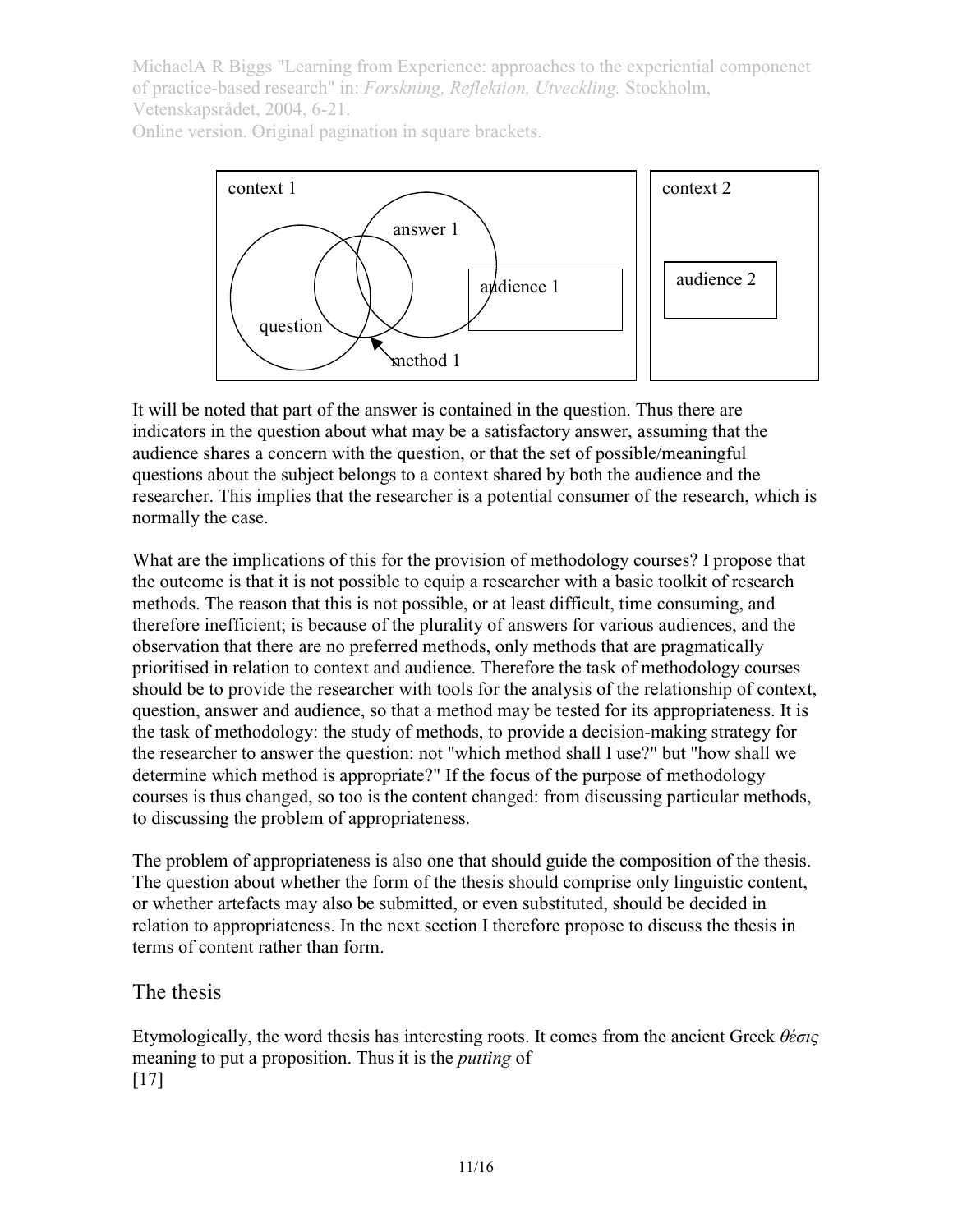an argument, a proposition, an affirmation, that is relevant and emphasises the rhetorical function of stress in the thesis rather than the proposition or argument that it may contain. Originally the word was used in the context of putting down one's foot or using one's hand to beat time in music, and thence to describing the stress or emphasis in poetry. Later, in logic and rhetoric, we find it refers to a proposition that is "put down", thus giving it a necessarily linguistic form. Finally, according to *The Oxford English Dictionary*, from 1653 we find it used quite distinctly in English in the context of a university degree, to describe maintaining or proving a thesis, i.e. argument [content] in a dissertation [form]. As with statistics it is possible to use dictionary definitions to prove almost anything. Therefore we should simply note that the word thesis has a special use in connection with university degrees, but that this definition does not explicitly state that university theses must consist exclusively of the written or spoken word. I think it is interesting that the origin of the word lies in the practical business of emphasis and only in the context of logic and rhetoric does it imply argument. Of course, a good university thesis will not simply assert something, but will argue it, and this is the context with which we are concerned.

One of the challenges of constructing a linguistic argument is to find common ground with the audience from which to begin one's process of reasoning and persuasion. The first part of any written thesis needs to establish a context in which the research questions arise and the grounds which one shares with the audience. It is common when criticising such an argument to go back to this context and these grounds, and to challenge them. From this starting point in the language-based thesis one takes the reader on a directed journey that leads via an explicit chain of reasoning to a conclusion. To criticise or refute the thesis requires the reader to demonstrate flaws in the chain or errors in the fundamental assumptions.

If we compare this situation with the possibilities that are available if artefacts alone are used for a non-linguistic equivalent of the university thesis, we can make the following observations. Establishing a context or common ground with the audience may require the use of artefacts separately from the main research. For example, one might present some part of an exhibition labelled as "context", or have material apart from the exhibition in a catalogue. But unusually this material would not need to be original but familiar: in order to establish common grounds. Secondly there is the difficult distinction in non-linguistic terms between assertion and argument. In research we do not simply wish to make an assertion in the sense of Classical Greek *θέσις*. We are concerned to "maintain or prove" what is in the thesis or dissertation. Thus we are concerned to provide an argument. Argument proceeds in a particular order from axioms to conclusion. Such a sequencing would also be necessary but not sufficient to characterise a non-linguistic presentation as argument rather than assertion. Finally one needs to deal with conditional aspects of argumentation. Argument commonly proceeds in an if-then mode of valid [18]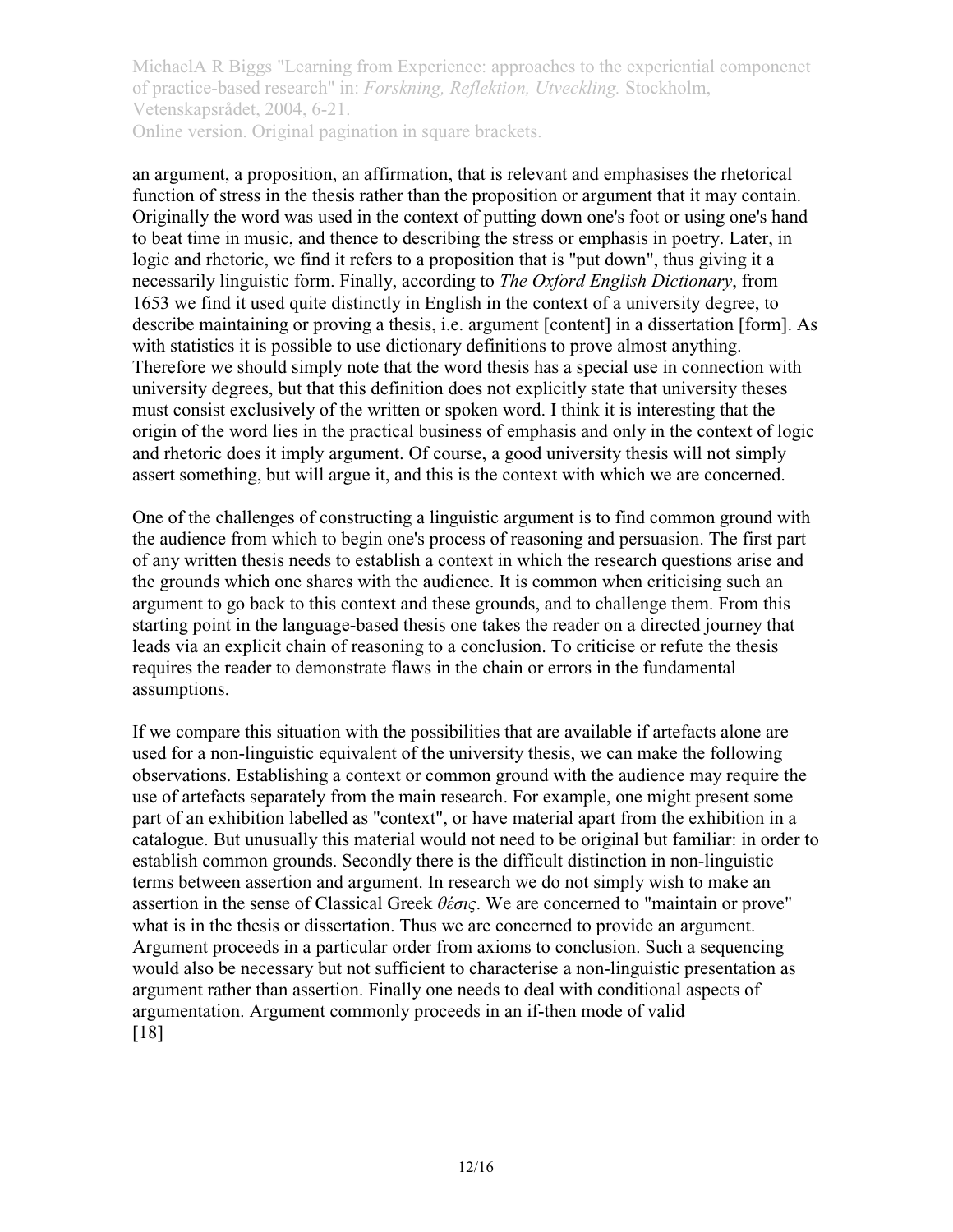inferences. This is conditional: *if* the initial conditions are not accepted *then* the conclusion is not accepted. Conditional propositions are characteristic of linguistic communication and it is difficult to conceive how these might be established non-linguistically. Overall therefore, what I wish to claim is that certain aspects of the dissertation may be established non-linguistically by converting aspects of the linguistic model of argumentation into nonlinguistic mode. However, certain aspects remain non-convertible, e.g. conditionals and inference.

It is therefore my current position that while I can find arguments in favour of the combined linguistic and non-linguistic university thesis, I cannot yet defend the notion of an entirely non-linguistic submission. This is coupled with my argument elsewhere that it is part of the nature of research that it is linguistic (Biggs 2002a). We have construed the university thesis as an argument and there are certain properties that mean that they are at least more effectively constructed in linguistic mode, if not definitively constructed linguistically. Therefore if the art and design sector is to defend or accept the exclusively non-linguistic presentation it will need to define the nature of research and the thesis differently from all other disciplines. While this is a possibility it would seem to me to put the discipline at a disadvantage by making it no longer comparable to any other academic discipline, inviting the charge that it should not be in the universities. Since I operate in a university context I am much more interested to defend the way in which art and design has comparable content, and can be undertaken as rigorously, as any other discipline. I am therefore disinclined to redefine art and design research in ways that facilitate the entirely nonlinguistic submission rather than considering what scope already exists within the more widely recognised criteria for acceptable research that allows for non-linguistic presentations of research to have a role. Furthermore, the nature of that role needs to be defended so that we are not merely proposing that examples of work can be submitted in addition to text, but that some content of the research both in terms of process and in terms of communication is effected non-linguistically because there is non-linguistic content, ineffable or tacit content, that will simply be omitted from research which is conducted, and more importantly communicated, exclusively in non-linguistic mode.

# Conclusion

In conclusion I would like to summarise the main claims that I am making for the nature of practice-based research in art and design. Regarding the content of practice-based research, I have claimed that the term applies to both process and communication. It seems unlikely that artefacts will be essential to communicate content that is not itself ineffable. On the other hand, ineffable content does not necessarily require non-linguistic communication. Therefore art and design research is not obliged to [19]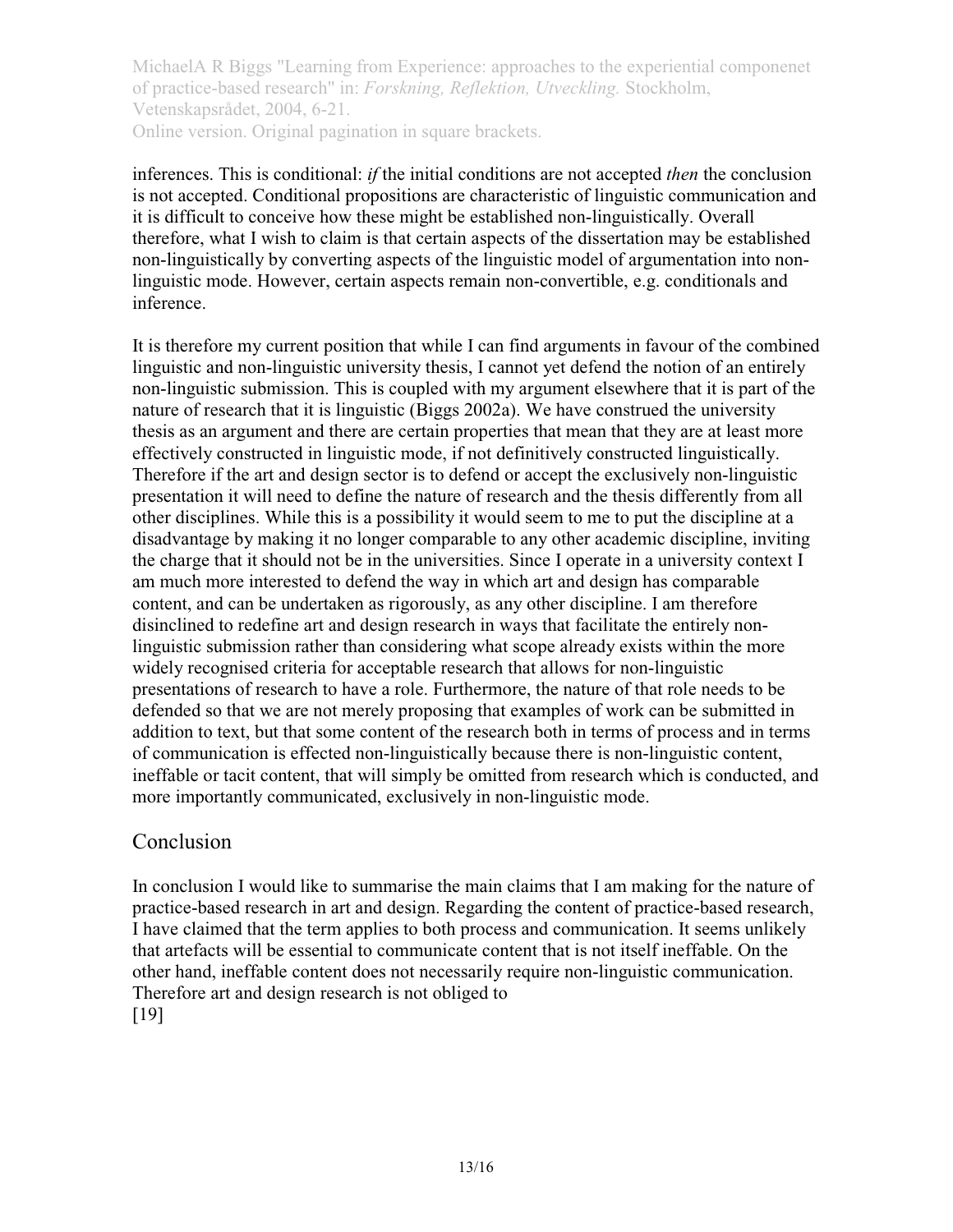be communicated in non-linguistic modes. Experiences are not necessarily ineffable. Experiential feeling is ineffable but experiential feeling should not be the principal focus of practice-based research. Rather it should be seen as having a representational relationship to experiential content, and that should be our target. The claim that experiential content is merely represented by experiential feeling allows us to represent it in other ways, e.g. linguistically, and this explains why we can have an exclusively linguistic thesis about experience. Examples of this would include all philosophical papers written about experience. The question of communication via artefacts therefore becomes one of efficiency rather than necessity.

Ryle's distinction between knowing-how and knowing-that does not raise a category of practice-based activity with philosophical legitimacy, i.e. studying through knowing-how, because Ryle's argument does not provide a necessary connection between knowing-how and knowing-that, and I have claimed that the only part of Ryle that we could use as a defence would be if we could establish an ineffable aspect of knowing-that.

Moving on to method I have claimed that the formulation of explicit questions implies a linguistic mode but does not exclude tacit or ineffable content. It seems clear, and one can find examples such as the Bauhaus, that there are experiential questions that arise out of practical experience, can be investigated through practice, and can be demonstrated by practice. Whether a practical demonstration meets the criteria in terms of a research outcome remains to be discussed. Once an explicit question has been identified I have been critical of the approach in many doctoral programmes that methodology training can include training in a series of off-the-shelf methods. Instead I have argued that training in a decision-making strategy is needed, because there is a dynamic relationship between context, question, method and answer and audience. Varying any of these affects the appropriateness of the method, and I claim that method is the last variable to be determined. This is why repeatedly applying the same method to a variety of problems would be an invalid approach to research in art and design. What I advocate is a methodology training that enables decision-making about the appropriateness of methods.

Finally, in terms of communication, there is nothing about the etymology of the word thesis that precludes practice-based research. Indeed, the phatic aspect rather encourages it. However, the distinct use of the term in relation to university dissertations implies the linguistic mode because it is the nature of academic argument that issues such as context and conditionality apply. I have argued against redefining research in our sector to exclude these issues. The outcome of this paper is therefore to provide a defence of the role of artefacts as an integral part of doctoral and other research, and the doctoral submission, but is an argument against the doctoral submission that consists exclusively or necessarily of non-linguistic content, i.e. artefacts.

[20]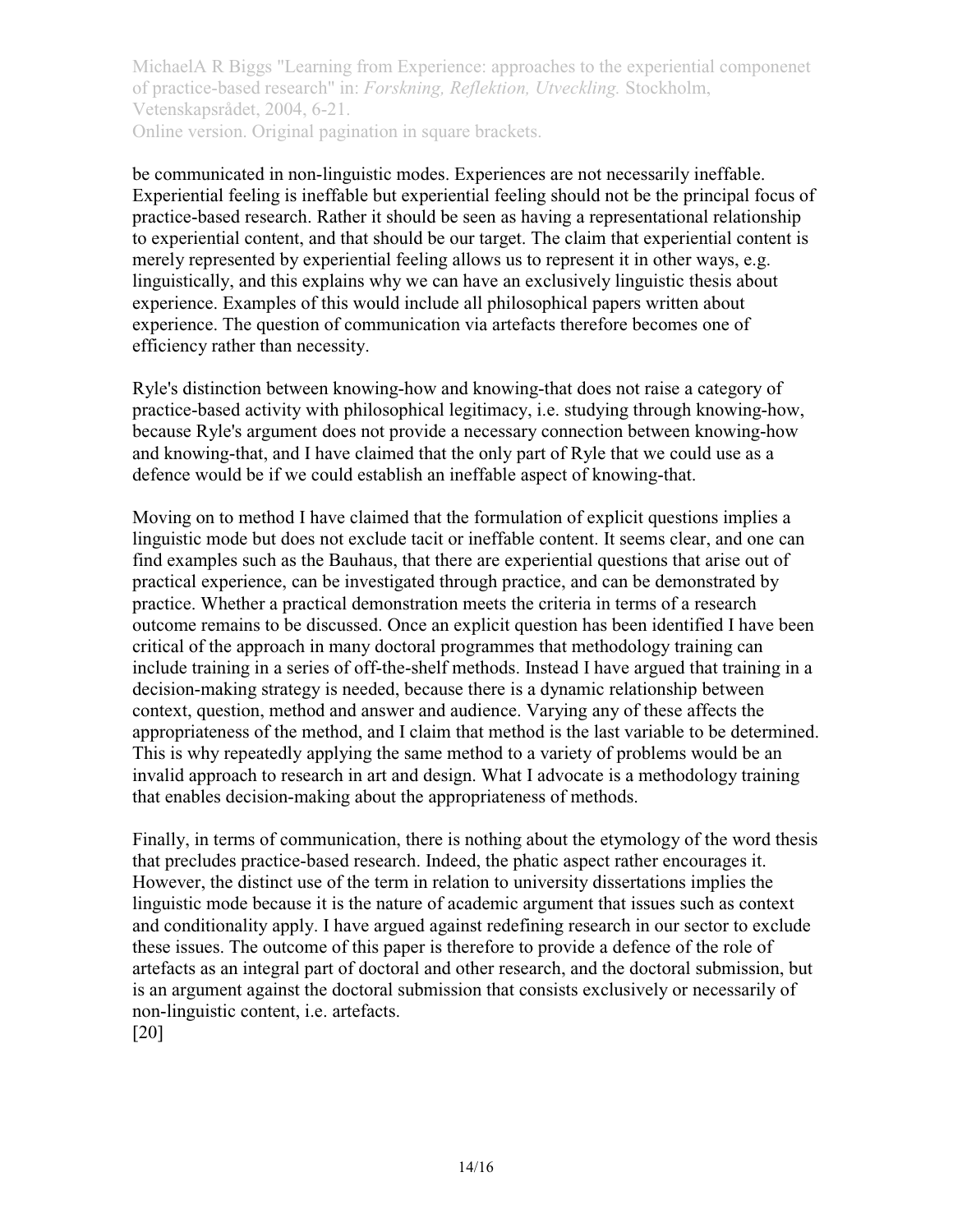#### References

Baker, G. and P. Hacker (1988) "Ostensive Definition and its Ramifications" in: *Wittgenstein: meaning and understanding*. Oxford: Basil Blackwell.

Biggs, M. (2002a) "The Rhetoric of Research" in: Durling D. & J. Shackleton (Eds.) *Common Ground.*  Proceedings of the Design Research Society International Conference at Brunel University, 111-118. Stokeon Trent, UK: Staffordshire University Press.

Biggs, M. (2002b) "The role of the artefact in art and design research" *International Journal of Design Sciences and Technology* 10(2), 19-24.

Bourdieu, P. (1998) *Practical Reason: on the theory of action* Cambridge: Polity Press.

Descartes (1972) *Discourse on Method and the Meditations.* Harmondsworth: Penguin Books.

Foucault, M. *The Order of Things [Les Mots et la choses].* London: Tavistock Press, 1970

Heidegger, M. (1999) *Being and Time.* Oxford: Basil Blackwell.

Itten, J. (1978) *Design and Form: the basic course at the Bauhaus.* Revised edition. London: Thames and Hudson.

Kant, I. (1993) *Critique of Practical Reason.* London: Macmillan.

Kuhn, T. (1970) *The Structure of Scientific Revolutions.* Second edition, enlarged. London: University of Chicago Press.

Lyons, J. (1977) *Semantics.* Vol.2. Cambridge University Press.

Pendlebury, M. in: Dancy, J. and E. Sosa (eds.) (1993) *A Companion to Epistemology* Oxford: Basil Blackwell.

Plato (1961) "Phaedo" in: *Plato: the collected dialogues.* Edited by E. Huntingdon and H. Cairns. Bollingen Series LXXI. New Jersey: Princeton University Press.

Polanyi, M. (1983) *The Tacit Dimension.* Gloucester, Mass.: Peter Smith.

Russell, B. (1948) *Human Knowledge: its scope and limits.* London: George Allen and Unwin.

Russell, B. (1985) *My Philosophical Development.* London: Unwin Hyman.

Ryle, G. (1949) *The Concept of Mind.* London: Hutchinson's University Library.

Steiner, M. (1975) *Mathematical Knowledge*. Ithaca: Cornell University Press.

Whitehead, A. and B. Russell. (1927) *Principia Mathematica* Second Edition, Volume 1. Cambridge: The University Press.

[21]